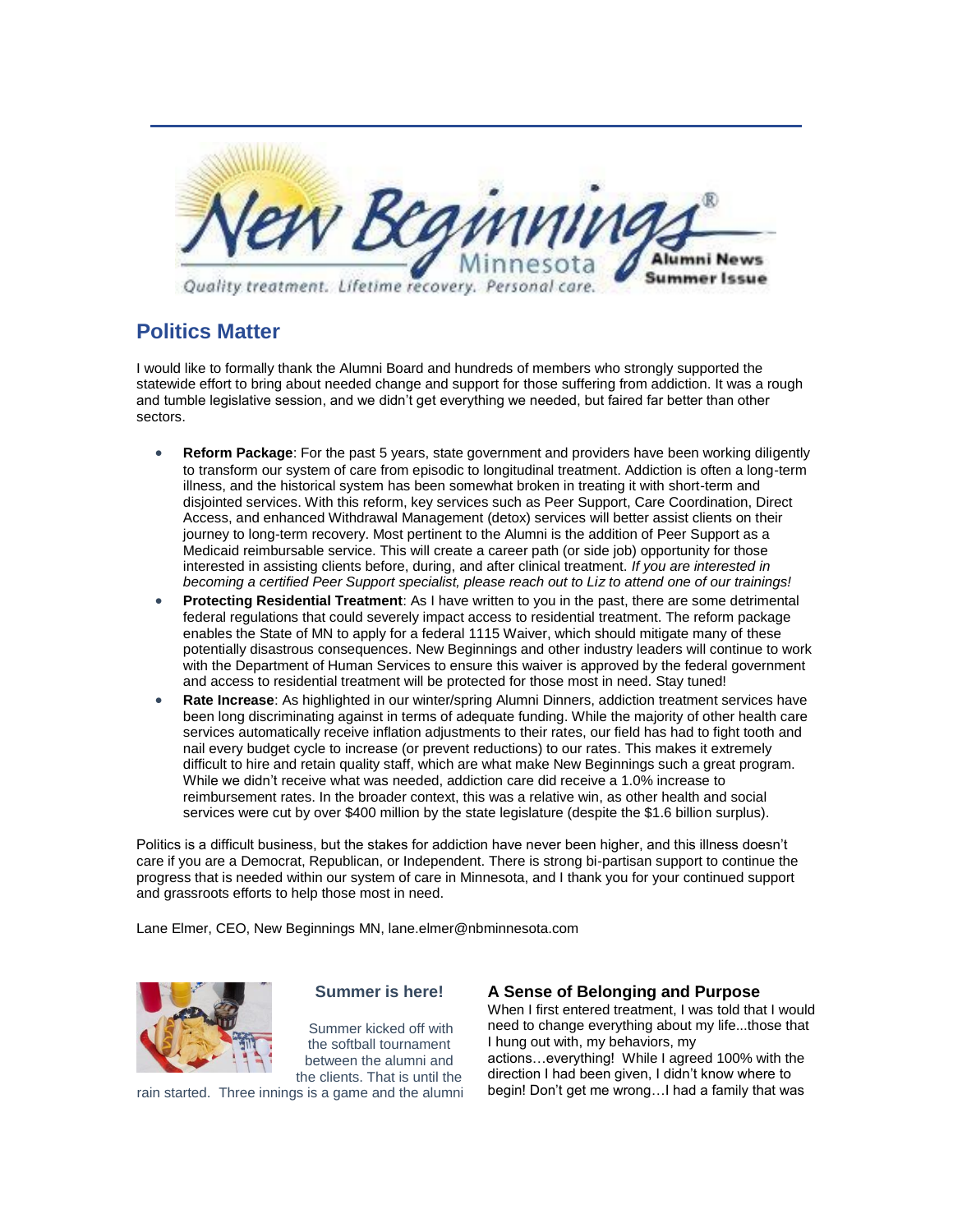retain the trophy until next year.

#### **New Beginnings Alumni Association Annual Bike Run**

#### **Saturday July 15, 2017 10:00 am to 2:00 pm**

We will meet at New Beginnings in Waverly in the visitor parking lot and be on the road at 10:00 am. Our ride will take us south to the Minnesota River Valley near St. Peter with stops along the way for bathroom breaks, and fellowship. We will be back to New Beginnings by 2:00 pm.

There is a good will donation so The Alumni Association can help our brothers and sisters in treatment at New Beginnings with things they may need for their journey with The Sunlight of the Spirit. Please contact Scott P at 320-420-1830

Put your party hats on and come to the annual Picnic which is the event of the summer! Bring your families & children, friends and neighbors. There is live music, games for kids, a bounce house, fabulous food, an awesome speaker, medallions & raffle! All between 11:00 am - 3:00 pm. You won't want to miss it!

Our next big fund-raising event is the Golf Tournament! Held at Fox Hollow in St. Michael. 1:00 pm Shotgun start. Dinner & Prizes call: Jeff R. 612-232-1946

Liz Weinauer, Alumni Coordinator Office: 763-658- 5238 Cell: 651-245-4272 alumni@nbminnesota.com

incredibly supportive, but I couldn't hang out with them all of the time! During treatment, participation in AA and NA was recommended, but I didn't know if I would meet new friends there. And then, while talking to my primary counselor, a solution was offered and there for the taking…she recommended that I become active with the alumni association! I had always been very active with different organizations, but who would want to hang out with someone like me, someone who was so ashamed of what they had become. During treatment, I listened to the alumni coordinator when he was able to speak with us as a group, and I quickly realized that here was a group of people who not only needed my help, but wanted my help...a group of people who understood where I had been. The first Saturday after leaving inpatient treatment, I showed up at an Alumni Speaker Dinner and volunteered with the alumni association. I was asked to greet and help set-up, and then to my astonishment, I was asked to come back again and help at the next event. And I continued to do this, event after event. Before I knew it, I had six months of recovery and became a voting member of the alumni association board. Over time, the group of people that call themselves members of the New Beginnings Alumni Association have become my friends and people that I can rely on for guidance and support, whenever and wherever I need it! Looking back over the last 6.5 years, I am amazed at what participation in the alumni association has done for me! This group has offered me a new sense of belonging and purpose that I didn't know I had been missing…not only could I show up and suit up and help throw events for those of us out there that were still suffering or wanted to participate in the fellowship of recovery, but I had become just a small part of a greater whole! I have been able to continue 12-step work and share my message of recovery, strength, and hope with others! But beyond that, I have built friendships with people I never would have met otherwise, and I would not trade those friendships for anything! I am so grateful for the chance to become a part of the board, and for anyone that is looking for something fun to do or for a chance to become a part of, I invite you to stop in and help out at an alumni event! **Michel R.**

## **Become A Recovery Coach**

It's about establishing an early connection with a recovery client in order to increase their chances to remain clean and sober long term. The Alumni Association is working with Recovery is Happening to provide a 3 day training. It will be Friday - Sunday, September 22nd - 24th at the Waverly Campus. If you are interested, please contact our Alumni Coordinator to learn more and to sign

## **Board Members**

- Mike W. President
- Bonnie T. Vice President
- Cory T. Treasurer
- Michel R. Secretary
- Bob P. Communications
- Bob B Fundraising
- Stephen G. & Jeff R.-ASD Set up